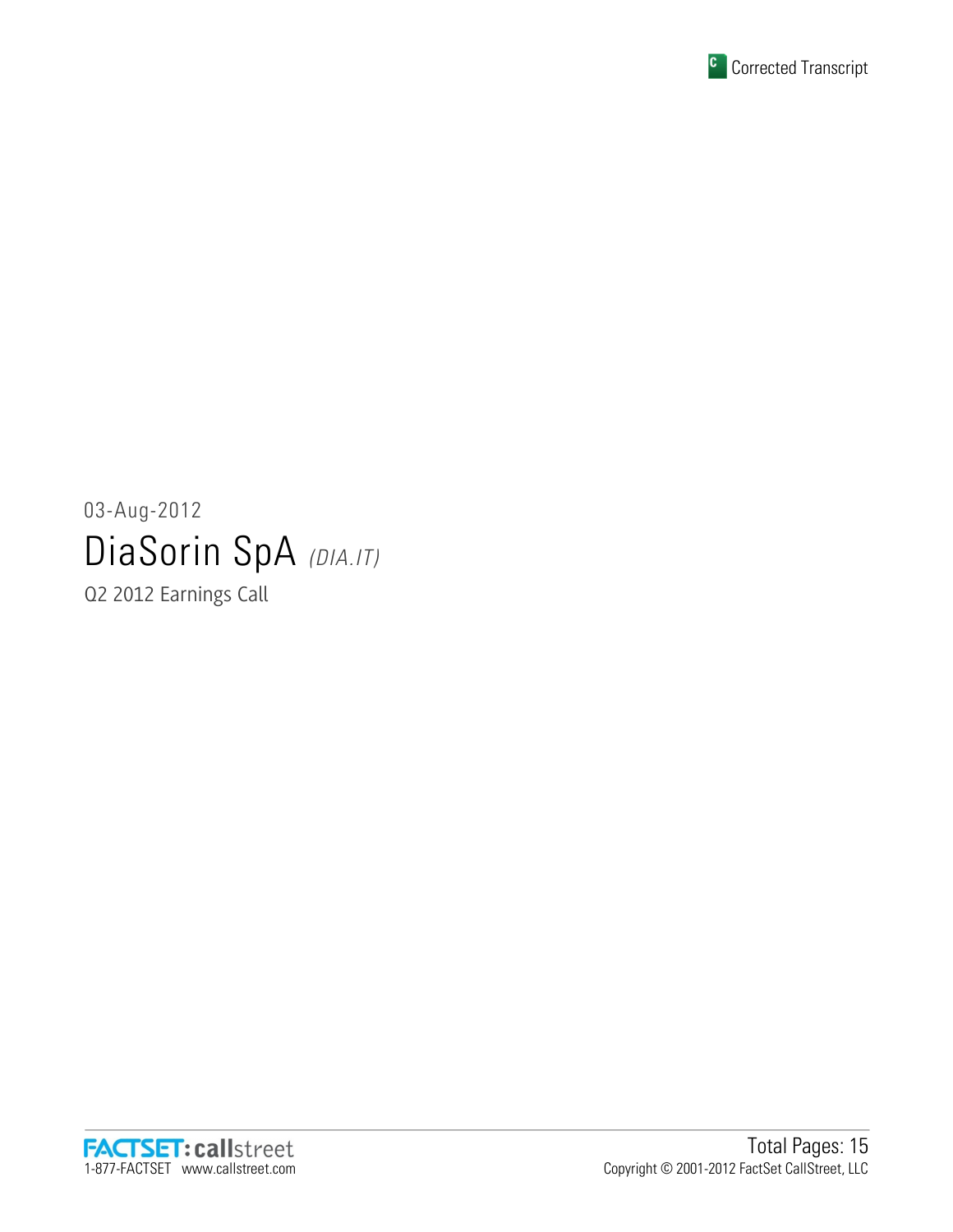# CORPORATE PARTICIPANTS CORPORATE PARTICIPANTS

Carlo Rosa CEO, Executive Director & General Manager, DiaSorin SpA

Pier Luigi de Angelis Chief Financial Officer & Senior Corporate VP, DiaSorin SpA

# OTHER PARTICIPANTS

Andrew E. Olanow Analyst, Morgan Stanley & Co. International Plc

Romain Zana Analyst, Exane BNP Paribas SA

Peter J. Welford Analyst, Jefferies International Ltd.

Mathieu Chabert Analyst, Bryan, Garnier & Co Ltd. (France)

Martin R. Wales Analyst, UBS Ltd. (Broker)

Luigi de Bellis Analyst, Equita SIM SpA

David A. Robinson Analyst, Dalton Strategic Partnership LLP

Elisa Corghi Analyst, Intermonte Sim SpA

# MANAGEMENT DISCUSSION SECTION

Operator: Good afternoon. This is the Chorus Call conference operator. Welcome and thank you for joining the DiaSorin First Half 2012 Results Conference Call. As a reminder, all participants are in listen-only mode. After the presentation, there will be an opportunity to ask questions. [Operator Instructions]

At this time, I would like to turn the conference over to Mr. Carlo Rosa, CEO of DiaSorin. Please go ahead, sir.

# Carlo Rosa

CEO, Executive Director & General Manager, DiaSorin SpA

Thank you, operator and thank you, all. Sorry for the short delay but it's a very crowded conference call today. So welcome to the DiaSorin quarter two conference call. I will make a short introduction covering some of the key drivers of our financial performance, and then Mr. De Angelis will take you through the numbers.

First, let's discuss about major product line performance and let's start from Vitamin D. Vitamin D continues its trend of erosion mainly driven by the market condition in the U.S. However, it is important to understand that the first half of 2011 had two outstanding events that did not replicate after July 2011. First was the surge of Vitamin D volumes in the U.S. that reached their peak in June last year and then to decline sharply in Q3 and then stabilizing afterward. And second event, which is outstanding, was the withdrawal by Roche of their Vitamin D in Q3 2010 that affected positively the next two quarters in 2011.

Now taking these events under consideration, in the second quarter of 2012, Vitamin D is down at constant exchange rate around 20% versus Q2 of 2011. And in the first six months, is down at constant exchange rate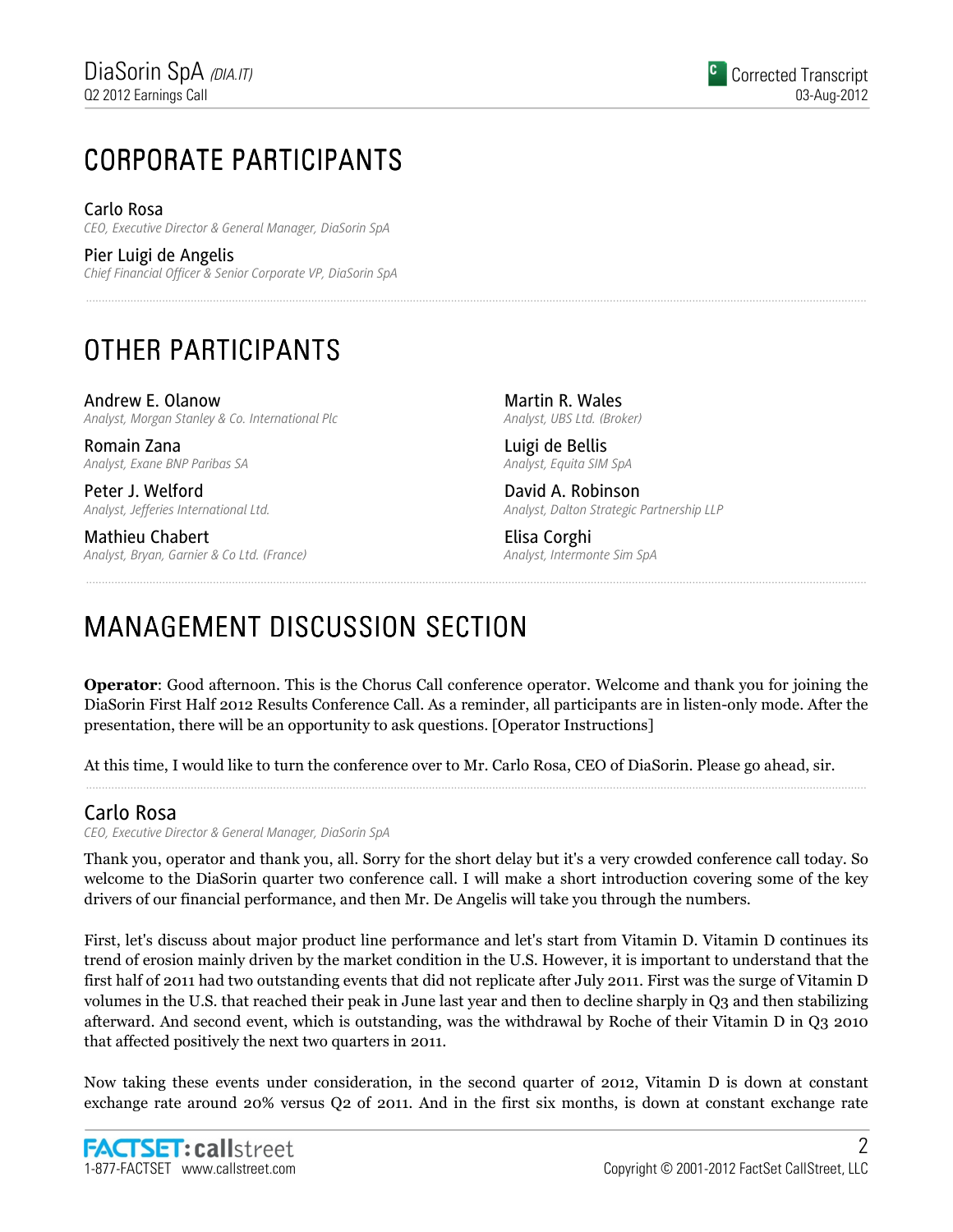around 18%. However, if we look at Vitamin D trends for the last four quarters, we observe a stabilizing trend of Vitamin D factors, very visible in the second quarter of 2012 where worldwide revenues for DiaSorin decreased only by 1.8% versus the first quarter of this year and this is very important for everybody to realize.

This is the result of two phenomena. First one is that we are getting customers back for Vitamin D due to the quality issues of Vitamin D products offered by one of the very large competitors that introduced their product last year. Second, there are increasing volumes of Vitamin D testing in certain emerging countries, and these volumes are starting to positively effect our mix of sales.

Now, let's now discuss on non-Vitamin D LIAISON(r)(r) revenues. So we're now covering sales of products under CLIA technology, ex-Vitamin D. The growth associated with these lines has been very strong. In fact, we reached a 12% increase over Q2 of 2011, but I believe more impressively up 17% growth in quarter two of this year versus the first quarter of this year. The main drivers of the growth have been, on one side, new product lines, which have been launched on the LIAISON(r)(r) XL starting from last year in mainly hepatitis and HIV products. Second one has been the strong performance of all product lines in emerging countries, mainly Asia Pacific.

In Asia Pacific, for example, we see a continuous growth at 30% versus prior year for all the CLIA products. And this growth is pushed by the increasing demand but also the success of our infectious disease lines in these emerging economies. Third element of the growth has been the strong success of the LIAISON $(r)(r)$  XL platform, which was launched in Europe and now the U.S. In quarter two, we installed over 166 systems in all geographies taking the total installed base of LIAISON(r)(r) plus XL LIASION to over 4,500 units worldwide of which over 330 are LIAISON(r)(r) XL only.

Now, if we look at sales by geography, I would like to make two very short comments. In the U.S., as we have discussed before, the Vitamin D trend continues with a price erosion between15% to 20%, and we believe it will continue until the end of the year. And we all know the reason for this, re-negotiation of contracts that took place starting from the end of last year and is becoming expected throughout 2012.

Testing volume of Vitamin in the U.S. is flat to a moderate increase, but certainly immaterial.

In Europe, driven by the success of the LIAISON(r)(r) XL we have seen an acceleration in quarter two, with a growth of almost 2% over the last year, but more important, a growth of 4% over Q1 of this year. So the European countries notwithstanding the very difficult financial situation of Europe is recovering and is outgrowing the market.

In Latin America, year on year comparison, as we have discussed during the last conference call, is still difficult because of a very large ELISA tender in 2011, which ended in Q4, 2011. The tender is being reassigned to DiaSorin, but the first shipment happened in July. So it will be visible in Q3, but unfortunately it's not in the Q2 numbers.

Then last but not least Asia Pacific is delivering an outstanding growth, which is way over expectation. However, in this region, as we have discussed in the last quarter, the price concession that we granted to Sonic labs for Vitamin D at the end of last year is affecting the 2012 numbers. But it has been a strategic relationship with this fast growing lab that has allowed DiaSorin to expand its product offering from Vitamin D to other infectious disease problem in Australia and in other geographies.

Now finally, we confirm the launch schedule for the molecular product line which will happen in Q4 with the introduction of the first product for infectious disease. In early October, we will invite all analysts to attend an event, which will be hosted in our molecular facility in Ireland where we will explain the strategy to penetrate this very exciting market.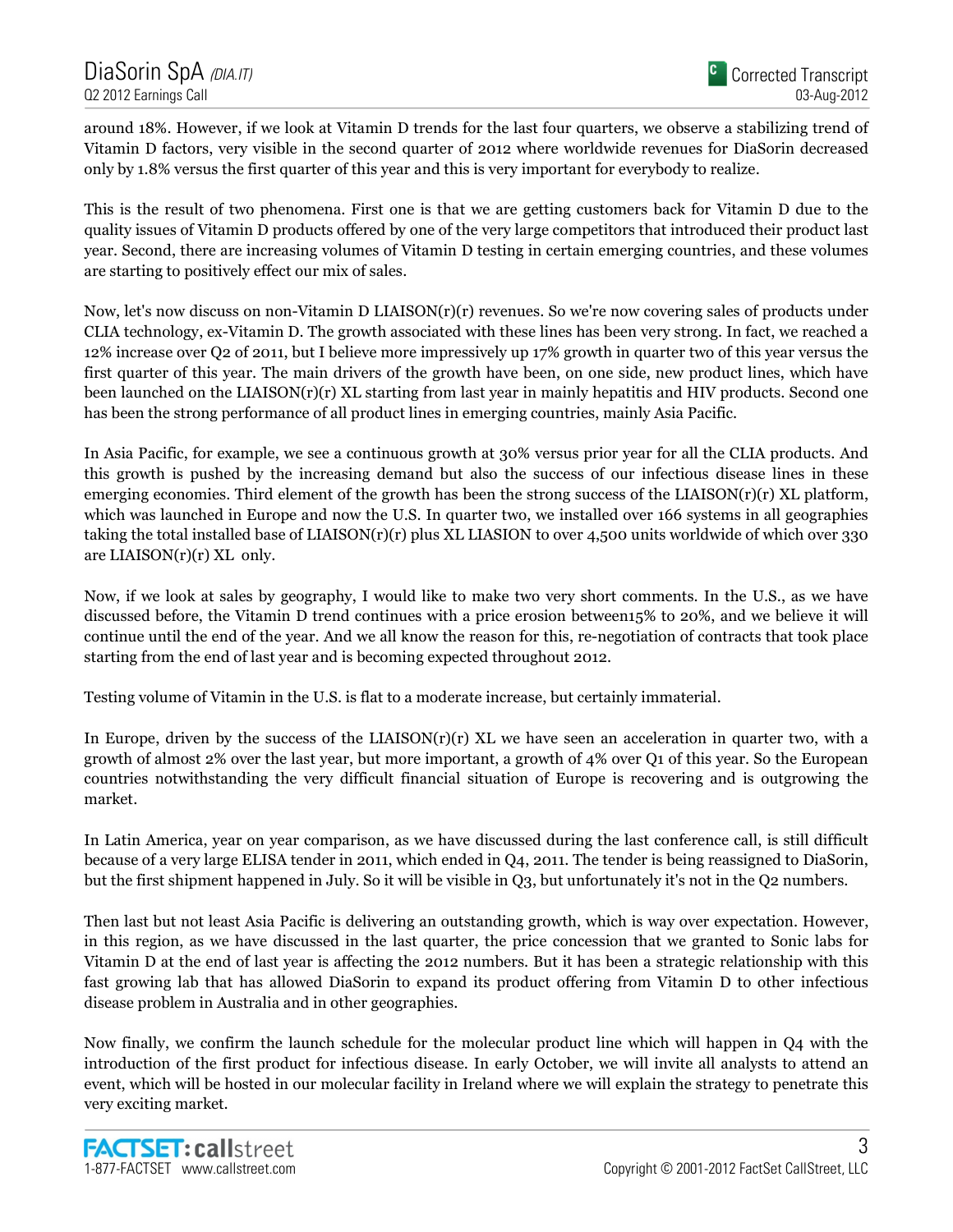Now, I will turn then the podium to Mr. De Angelis who is going to drive you through the numbers and then we will have the Q&A session. Thank you, gentlemen.

# Pier Luigi de Angelis

Chief Financial Officer & Senior Corporate VP, DiaSorin SpA

Thank you. Thank you, Carlo, and good afternoon, ladies and gentlemen. In the next few minutes, I'm going to bring you to the numbers of our 2012 second quarter and first-half results. Please go to slide number 13 where we will take DiaSorin income statement, net of the NorDiag acquisition effect. In quarter two 2012 and the first half of 2012, at constant business days, we raised our revenues slightly decreased in respect to previous year. And Carlo already commented on the tough comparison with last year, extraordinary elements and the trends we experienced in the second quarter and the first half of this year.

I just want to remind you once again that considering the sequential growth rate of our sales, our business is clearly improving respect to last few quarters. As far as the margins are concerned, the profitability profile has been affected by the huge growth distributors and instrument sales that typically carry a lower margin. Notwithstanding these elements and the contracts on – we faced on Vitamin D revenues, we maintained a very high level of profitability, thanks to the high contribution rate of the rest of CLIA products.

Gross margin amounted to  $\mathfrak{C}78.3$  million in Q2, equal to 68.3% of the total revenues, bringing it to a cumulative gross margin at the end of June of  $\epsilon$ 153 million equal to 69.5%. The EBITDA amounts to  $\epsilon$ 38.8 million in Q2 2012,  $\mathcal{C}_75.9$  million in the first half, equal to margin of respectively 33.9% and 34.5%. As far as the total operating expenses are concerned, we generated more bottom line that has been negatively affected by the United States dollar appreciation against the euro in this period. In particular, G&A expenses increased following the reinforcement of the corporate structure. R&D expenses needed to support the development of several new tests that we are going to launch in Europe and in the States this year.

EBITDA amounted to  $\mathfrak{C}_4$ 5.9 million, equal to 40.1% of the total revenues. In Q2, 2012, [indiscernible] (11:08) amounted to  $\epsilon$ 90 million for an incident of 40.9%. The group net result is equal to  $\epsilon$ 24.2 million in Q2 2012 and to €46.6 million in the first half of 2012. And the result of the quarterly element €13 million of income taxes, €27 million during the first six months equal to a tax rate there of 35% in Q2 2012, 37.3% in the first half that has been affected by withholding tax of dividends paid by the subsidiary of United States. Non-financial expense related to the measurement at fair value of forward contracts  $\mathfrak{C}623,000$  in Q2 and  $\mathfrak{C}373,000$  in the first half of 2012. Seasonal factors of  $\epsilon$ 600,000 in Q2 and  $\epsilon$ 1.1 million in the first half of 2012.

Now, please, if you can move to slide 14, you can find DiaSorin's income statement, including NorDiag acquisition. That differs from the one that's common for the following items, €480,000 of additional revenues contributing to the gross margin for €282,000, €1.5 million of additional operating expenses, of which €853,000 related to the acquisition process and thus not an incumbent

Now, if we move to slide 15, I would like to comment some of the key elements of our balance sheet. The total assets and net working capital as on December 31st level wise, the net working capital worsened by  $\mathfrak{C}6.4$  million for the following reason; higher inventory for  $\mathfrak{C}_{5,4}$  million, of which  $\mathfrak{C}_{1,6}$  million related to the NorDiag acquisition; improvement of payment performance in Spain where government allocated  $\epsilon_{35}$  billion to the Public Healthcare System, partly offset by the worsening payment terms in our other country. [indiscernible] (13:53) last comment on the net financial position which improved  $\epsilon$ 10.4 million moving from  $\epsilon$ 41.6 million as per December 31 to  $\mathfrak{C}_5$ 2 million as per the end of June 2012.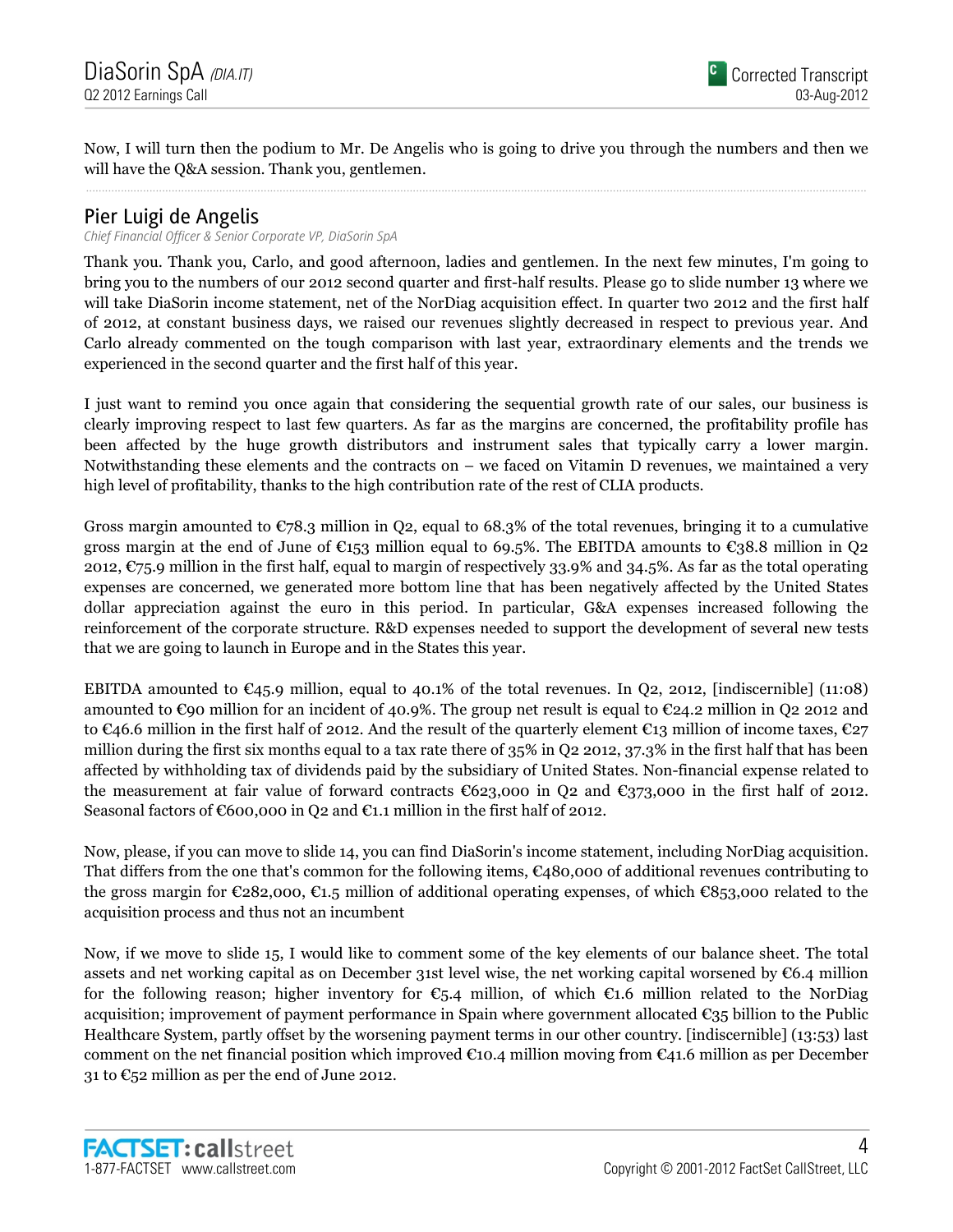Moving to slide number 16 and talking about our cash flow structure, I would comment that the main drivers of the changing in cash. During first half 2012, the Group generated  $\epsilon_{54.9}$  million of cash from operating activity, higher than the first half of 2011 mainly because of improvement in net working capital dynamics.

Cash used for investing activity amounted to  $\epsilon_{13.3}$  million, higher by  $\epsilon_{1.4}$  million respect to the last year because of LIASION XL placement. The net cash used in financing activity amounted to  $\mathfrak{C}28.3$  million mainly due to dividend payment of  $\mathfrak{C}25$  million. I would like also to remind you that during the first half of 2012, the Group obtained  $\epsilon$ 7.6 million for the investment in NorDiag acquisition. The net improvement in cash and cash equivalent at the end of the period was  $\epsilon_{5.7}$  million bringing the total amount at the end of June 2012 to  $\epsilon$ 69.8 million respect to the  $€64.1$  million as per December 2011.

## Carlo Rosa

CEO, Executive Director & General Manager, DiaSorin SpA

Thank you, De Angelis. Just one more comment before we move to Q&A that has to do with full year 2012 guidance. We confirm the guidance which was provided for 2012 which is revenues in line with 2011 or slightly growing and EBITDA margin in line with 2011 or slightly below 2011 level. We expect an erosion as explained due to the Vitamin D selling from 200 base point and started installed base – we confirm between 500 and 600 new system install as a combination of LIASION and LIASION XL.

Now I will turn to the session of Q&A. Thank you, operator.

# QUESTION AND ANSWER SECTION QUESTION AND ANSWER

Operator: Excuse me. This is the Chorus Call conference operator. We will now begin the question-and-answer session. [Operator Instructions] The first question is from Mr. Andrew Olanow of Morgan Stanley. Please go ahead.

### Andrew E. Olanow

Analyst, Morgan Stanley & Co. International Plc Q

Good afternoon. Thanks for taking my questions. I wanted to focus a bit around margins and if that's okay. It seems to me that you're explaining that the decrease in EBITDA margin is driven more by an expansion into Asia and selling through distributors than it is by a reduction in Vitamin D price and sales. Can you clarify if that's the case and if so, can you segregate where you're getting margins hit by, by which one of the two in terms of quantity? And then secondarily, I wanted to follow up on a question I think we talked about last quarter which is that your gross margins in Q1 managed to stay quite high and in Q2 that's come down, but there is still reasonably strong. There was some wondering around your inventory which had gone up significantly and whether or not possibly some amortization might being stored in the inventory line out of the gross margin. Could you help us to understand what's happening in inventory specifically around the breakdown between raw material inventory and finished goods inventory that would be very helpful? Thank you.

### Carlo Rosa

CEO, Executive Director & General Manager, DiaSorin SpA

Yes, Andrew. Let me just take the question. What has been very visible in quarter two is the fact that we have, let me say, unleashed the XL to certain distribution countries, namely in certain Eastern European countries and so far not yet in Asia Pacific. So this has nothing to do with the XL launch in Asia Pacific, which is scheduled to happen starting from November of 2012. Because of that as we clearly, if you look at quarter two revenues the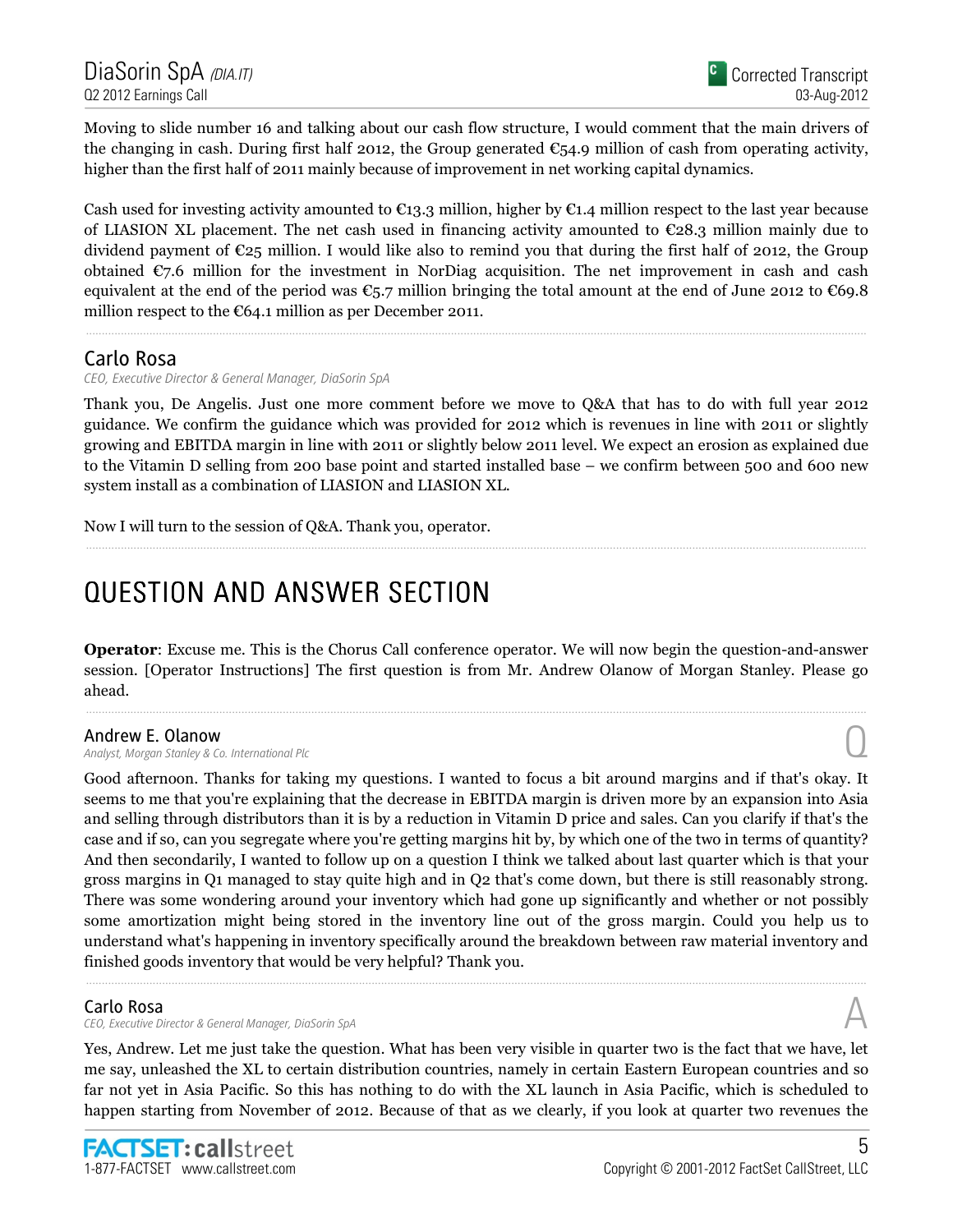weight of instrument sales is a couple of percentage points heavier than our traditional weight. And again, this is typical when we start installing this installed base – an install base of  $LIASON(r)(r)$  XL and then we're going to follow up of reagent, which will happen starting from quarter three. Because of that we have a margin, we took a margin erosion in quarter two, which has nothing to do with what we have projected, which is 200 basis points of erosion which has to do with Vitamin D. So the only – the warning we are giving to the community is that do not read too much into the margin erosion for Q2 because some of it is organic, less Vitamin D, but some of it has to do with product mix, which happened in quarter two.

Now as far as in inventory we concern, you need to understand that 70% of our inventory has to do with raw material and semi-finished raw material, whereas inventory of kits is usually very limited. It does represent no more than 20% of our total inventory. So to make a long story short, the inventory of finished products or kits did not change materially in the last few quarters. What we have seen is being an increase of the raw material inventory, but for a very simple reason we have been launching continuously new products over the last few quarters. And every time we launch a product as part of the launching strategy, we bid inventory raw material with validated KLR processes that I should be able to sustain volume surge of that particular product, and we expect to come three, four, five quarters after the launch. And this is to avoid then a very expensive process, which would be revalidation of KLR processes for manufacturing raw material after launch. So what you see here in the surge of inventory that happened in the last quarter is associated fortunately to launch of new products. As you know, in Q1, in Q2, we introduced already three products in Q3 HCV has been – that's launched in July, so it's going to be, you will see it starting in Q3 numbers. But more than that we have launched last year HIV and HCV that is a very complex product, so they require lots of biological and this is what you find in inventory for those.

### Andrew E. Olanow

Analyst, Morgan Stanley & Co. International Plc

Great. And then just one follow-up on Vitamin D, could you indicate to us where it now stands as a percentage of sales and where you expect for it to stand maybe at the end of 2012 and the end of 2013?

### Carlo Rosa

CEO, Executive Director & General Manager, DiaSorin SpA

I think it stands to, I didn't do the calculation and the problem is that I should do it at the constant exchange rate because of the – clearly it is an effect – I know the U.S. portion of this is affected by the dollar. But I would say it should be around 30% for the revenues, no more. Where is it going to be? Clearly, it is going to be diluted as an effect of – growth of other lines and the decrease of Vitamin D revenues.

#### Andrew E. Olanow

Analyst, Morgan Stanley & Co. International Plc

And then because of effect, it may look more like 33%, 34% at the moment, yes?

#### Carlo Rosa

CEO, Executive Director & General Manager, DiaSorin SpA

At constant exchange rate probably, but I would say south of that.

**Andrew E. Olanow**<br>Analyst, Morgan Stanley & Co. International Plc Andrew E. Olanow<br>Analyst, Morgan Stanley & Co. International Plc  $\bigodot$ 

Okay. Thank you very much.

Operator: The next question is from Romain Zana of Exane BNP Paribas. Please go ahead.

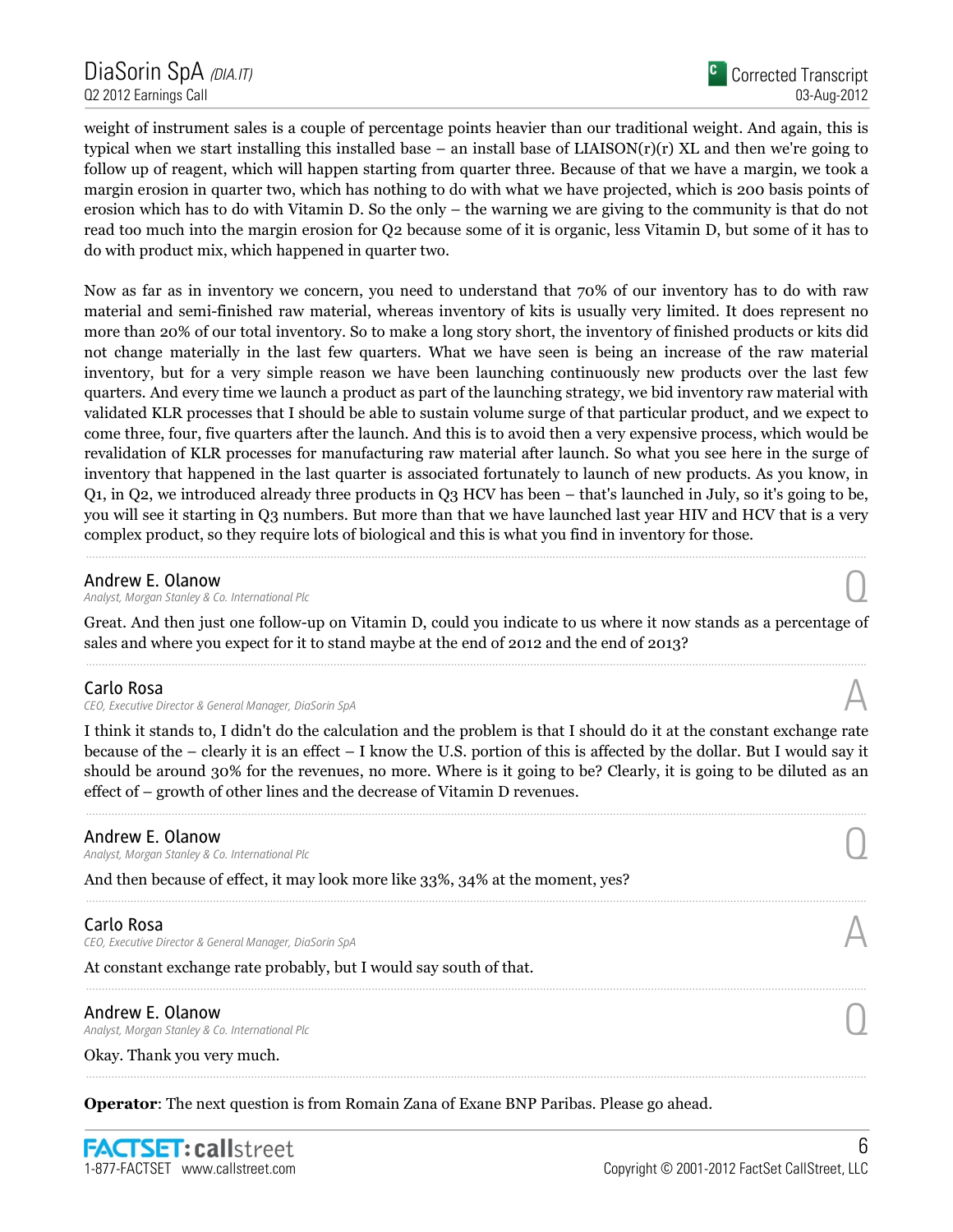**Romain Zana**<br>Analyst, Exane BNP Paribas SA **Romain Zana**<br>Analyst, Exane BNP Paribas SA  $\bigodot$ 

Yeah, good afternoon. Thanks for taking my questions. Three questions if I may, the first one on Vitamin D. I think you mentioned earlier that Siemens only had 10% impact on your market share and the volume so far, while the growth has been secured through multi-year agreements. So, first, do you expect any impact on your market share and the volume from the imminent launch of Roche test in the U.S. and if yes, it's already included in your full-year guidance.

And secondly, on pricing, do your multi-year agreements contract with big labs such as Cardinal, LabCorp, et cetera based on fixed price or do your customers still have room for further discount negotiations?

Secondly, on the NorDiag profitability, I was wondering if you could give us more details about the level of growth and EBIT margin and maybe an idea of what would be for assumption of the 2012 gross margin for the Group including the NorDiag acquisition. And last question is more technical, and just a clarification on the past CLIA quarterly figures, in today's press release, it's reported that CLIA accounted for around 68% of Q2 2011 sales, while in Q2 2011 press release it was accounting for 74% of sales, so it is not very clear to me in what extent I'm missing a different group of consolidation. So if you can just help me on this? Thank you.

#### Carlo Rosa

CEO, Executive Director & General Manager, DiaSorin SpA

Okay. Let me, on the last question, you caught me, you catching me a little bit off guard. What could have happened is the other way to instruments which is not – which goes under other. So is not clear, as again skew the number, but I need to get back to you on this one, because I don't – I really don't have the data handy. As far as now just trailing back to your questions, in NorDiag and the gross margin, I am not really ready as we speak to discuss about margins for a very simple reason. We have just shutdown the plant in Norway. We are moving and we sent out all employees with the exception of the research and development, we are moving everything to our Irish plant that, all the manufacturing item under validation and supposed to be up and running starting from September. At that point, we'll have much better visibility on costing and manufacturing associated with that. My – let me say more than a gut feeling but my expectation is that we will have – we are not going to have a dilution of margin coming from NorDiag, okay. And as far as Vitamin D in Roche are concerned, 80% of our contract has been renegotiated, have been because of the Siemens factor and pricing being taken to the new price area reality. Roche just launched the product, we've been facing Roche in several different geographies. Roche has never come to the market with an aggressive pricing as Siemens did. We have better visibility now on the product and you may understand why Siemens took that route at that point. But I am not going to make any comment on Roche in the US situation until we see them hitting the market and the strategy. The comment I can make is that I don't think that this will have an impact in 2012. So our guidance, yes, we already had some forecast in our numbers assuming Roche approval. So I don't think it will affect the 2012 numbers.

**Romain Zana**<br>Analyst, Exane BNP Paribas SA **Romain Zana**<br>Analyst, Exane BNP Paribas SA  $\bigodot$ 

Would you consider that the Roche test is more competitive than the Siemens one or is it still too early to say?

### Carlo Rosa

**Carlo Rosa**<br>CEO, Executive Director & General Manager, DiaSorin SpA  $\mathcal{A}$ 

As said, I am not really ready to discuss about fortunes or misfortunes of competitors. So let's wait and see. The U.S. market is very competitive market. When you go to the US market, you're going to rely on them because you have big labs with millions of tax barrier and we've been there for now many, many years. We have redeveloped

......................................................................................................................................................................................................................................................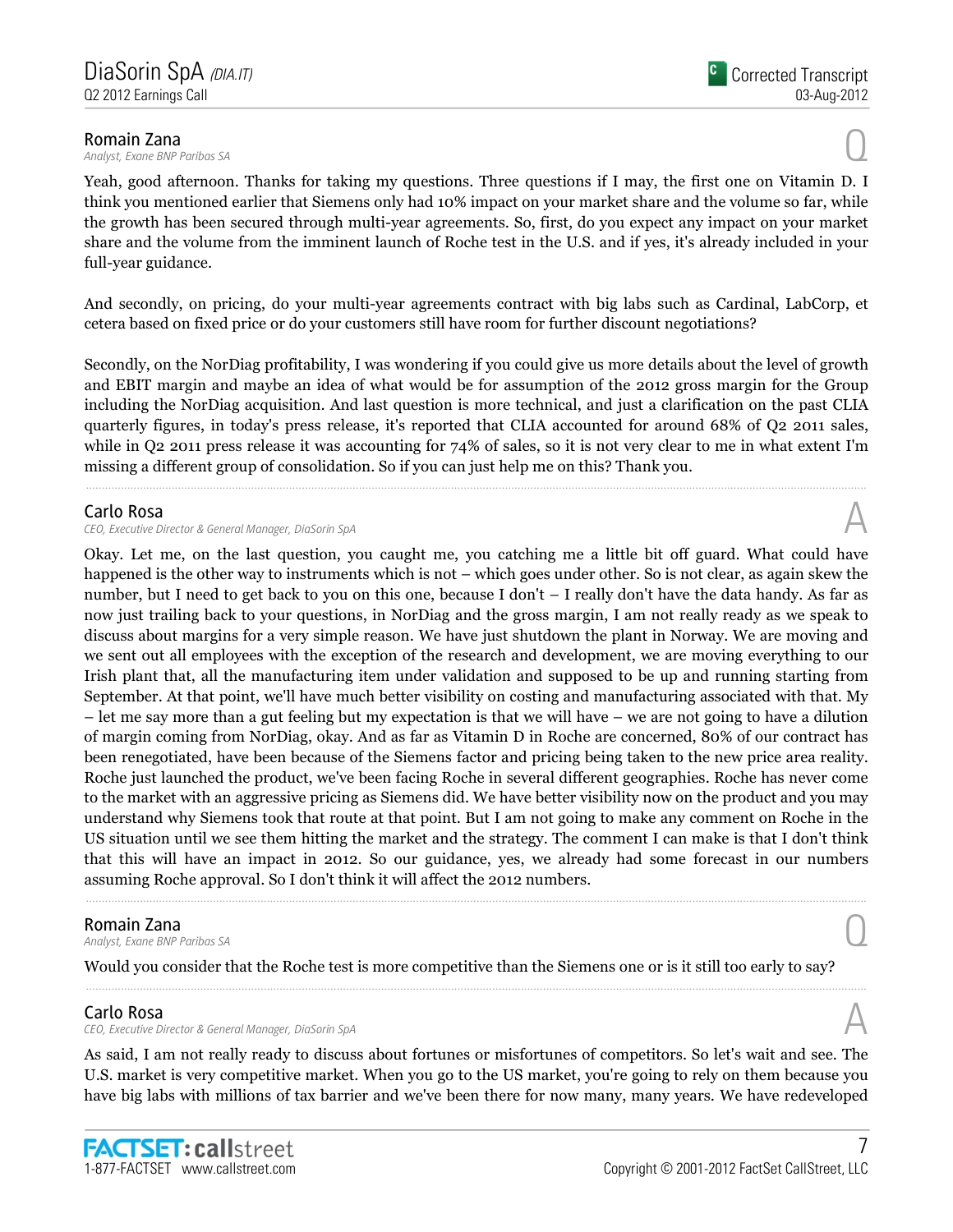Vitamin D three times. In fact we went through three different fighting case in order to optimize our Vitamin D for the US population. And I think other competitors understood sitting there how challenging that market is, so we'll see full scale Roche.

**Romain Zana**<br>Analyst, Exane BNP Paribas SA **Romain Zana**<br>Analyst, Exane BNP Paribas SA  $\bigodot$ 

Just a very quick question, just can you confirm that the EBIT margin guidance for the full year, we are speaking about adjusted EBIT margin now that you have some non-recurring impact?

......................................................................................................................................................................................................................................................

### Carlo Rosa

CEO, Executive Director & General Manager, DiaSorin SpA

I think that we are keeping NorDiag out for the sake of clarity.

**Romain Zana**<br>Analyst, Exane BNP Paribas SA **Romain Zana**<br>Analyst, Exane BNP Paribas SA  $\bigodot$ 

Okay.

### Carlo Rosa

CEO, Executive Director & General Manager, DiaSorin SpA

And so we are talking about at comparable business and condition. Keep in mind, as I said, NorDiag is a fairly immaterial addition to the business from a financial point of view as it is strategic for other reasons. This quarter then majority of the negative EBIT contribution has to do as Pier Luigi said by non-recurring cost associated with favoring people and closing plant.

**Romain Zana**<br>Analyst, Exane BNP Paribas SA **Romain Zana**<br>Analyst, Exane BNP Paribas SA  $\bigodot$ 

Okay, thank you very much.

### Carlo Rosa

CEO, Executive Director & General Manager, DiaSorin SpA

Thank you, Romain.

Operator: The next question is from Peter Welford of Jefferies. Please go ahead.

Peter J. Welford<br>Analyst, Jefferies International Ltd. Peter J. Welford  $\bigcap_{\text{Analytic}.\text{A}\text{radius}$  is international Ltd.

Hi, and thanks for taking my questions. I got two last. Firstly, I wonder whether or not you're willing yet to talk about the impact of the U.S. medical device tax and whether or not you've yet had time to run through your numbers for the next year in terms of what sort of impact you think that could have on your business? And then secondly, could I just confirm the revenue target of flat to modest 2% growth? Should we assume does that obviously does not reflect either NorDiag actually said all the favorable foreign exchange? This is an underlying 2% growth for DiaSorin, can we just confirm that please. Thank you.

Carlo Rosa CEO, Executive Director & General Manager, DiaSorin SpA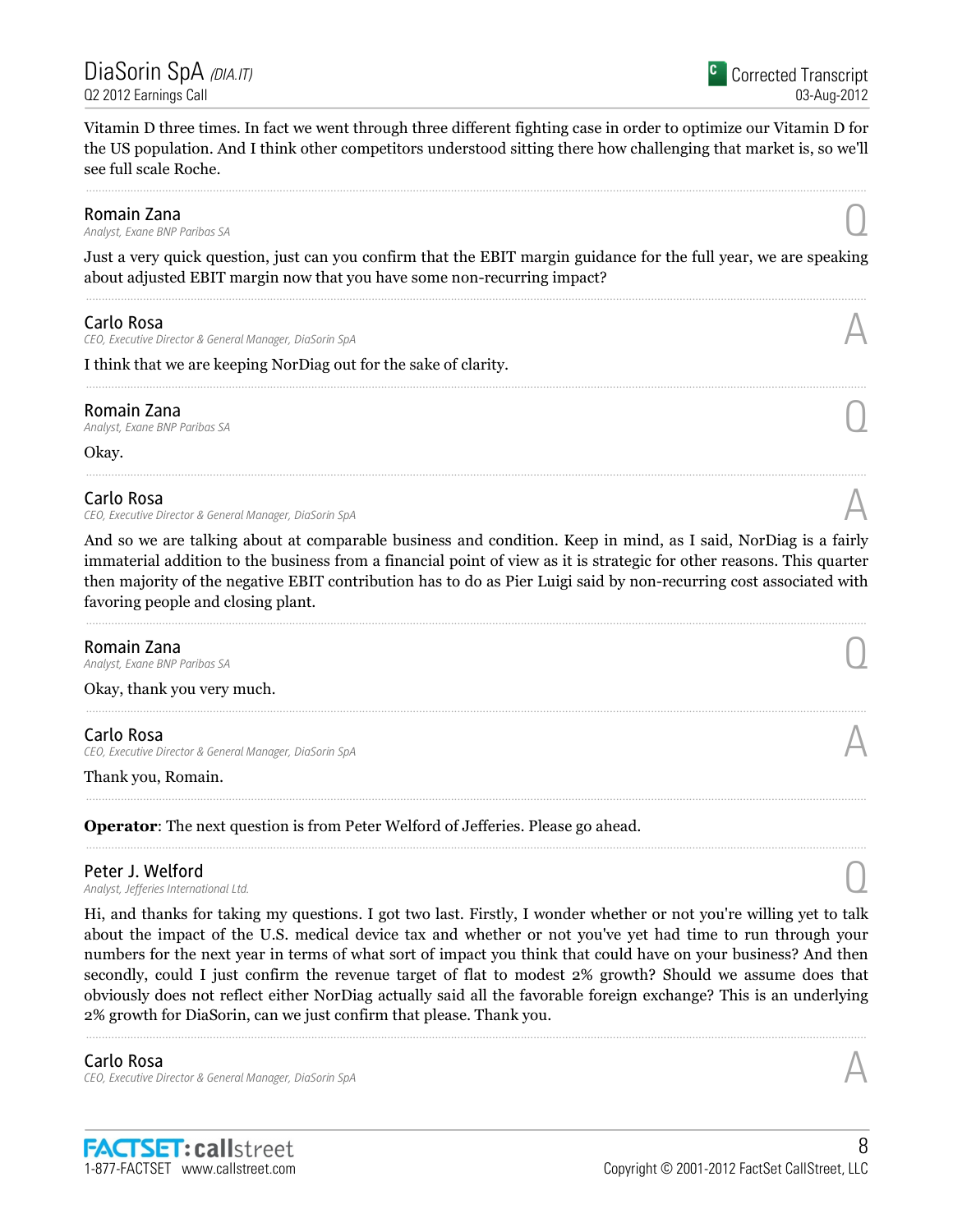Okay. The first one that has to be the medical device tax, to be honest with you are not really ready to discuss about next year numbers. What we know is that we will take a hit very clearly on our U.S. revenues and then as soon as we will have visibility on our U.S. budget usually at this year end, we would be able to better comment on this. Also, it's fairly complicated though because you need to look on one side on a fact which is you will be paying taxes on revenues, but the underlying assumption of the U.S. government is that 40 million potential patients are above the table. So now I think the big assumption we need to make here is what will be the positive impact on volume versus the negative impact of evacuation and clearly it is too early in my opinion to discuss this one in a dedicated way.

The second question was, sorry it was? No, okay, the 2012 revenue guidance. Yes, the revenue guidance is with ex-NorDiag so that it could be taken out and it is at constant exchange rate as we have provided it at the beginning.

# Peter J. Welford<br>Analyst, Jefferies International Ltd.

Peter J. Welford  $\bigcup_{\text{Analytic}(\text{A})}$  analyst, Jefferies International Ltd.

Thank you.

Operator: The next question is from Mathieu Chabert of Bryan, Garnier. Please go ahead.

**Mathieu Chabert**<br>Analyst, Bryan, Garnier & Co Ltd. (France) **Mathieu Chabert**  $\bigcap_{\text{Analytic},\text{Bryan},\text{Garnier }\& \text{Co Ltd. (France)}$ 

Yes, good afternoon. Two questions from my side. First, can you give us some details of what the profitability was for CLIA test ex-Vitamin D and as well as the level you're targeting for molecular line of products? And secondly, could you confirm that you're still planning to introduce Vitamin D in Q4 in Japan and do you still plan to make for us an acquisition or a JV like you did in India and that region. Thanks.

### Carlo Rosa

CEO, Executive Director & General Manager, DiaSorin SpA

As far as profitability of other CLIA lines as we said and as I believe, the numbers are showing, we have, let me say, between the most profitable test of CLIA and the least profitable which would be a main – I'd say only two mainstream product like cancer marker for example the difference in standard margin is no more than 10 percentage point, very clearly we are launching lot of specialty products these days and these specialty products earlier on upper range of margin very similar or equivalent to Vitamin D. This is the question in terms of the mix.

As far as Japanese companies is concerned from what we know today but we're in hands of the Japanese bureaucracy we have – we expect to get the approval in 2012. Okay, we are installing the LIAISON(r) XL in a couple of big lab chains in Japan during August getting ready as soon as the approval is received to start to allow these labs to provide Vitamin D in Japan. As far as our physicians are concerned, I can give a very generic statement, as we've shown in the past, we do have an active program to bring more assets in terms of technology at NorDiag or in terms of product lines as we did with Murex and whenever we find a reasonable target, we are going to invest shareholder money in order to increase the value for this company. And I don't think I'm ready to disclose anything more than this.

# **Mathieu Chabert**<br>Analyst, Bryan, Garnier & Co Ltd. (France) **Mathieu Chabert**  $\bigcap_{\text{Analytic},\text{Bryan},\text{Garnier }\& \text{Co Ltd. (France)}$

Okay. Thank you very much.

Operator: The next question is from Martin Wales of UBS. Please go ahead.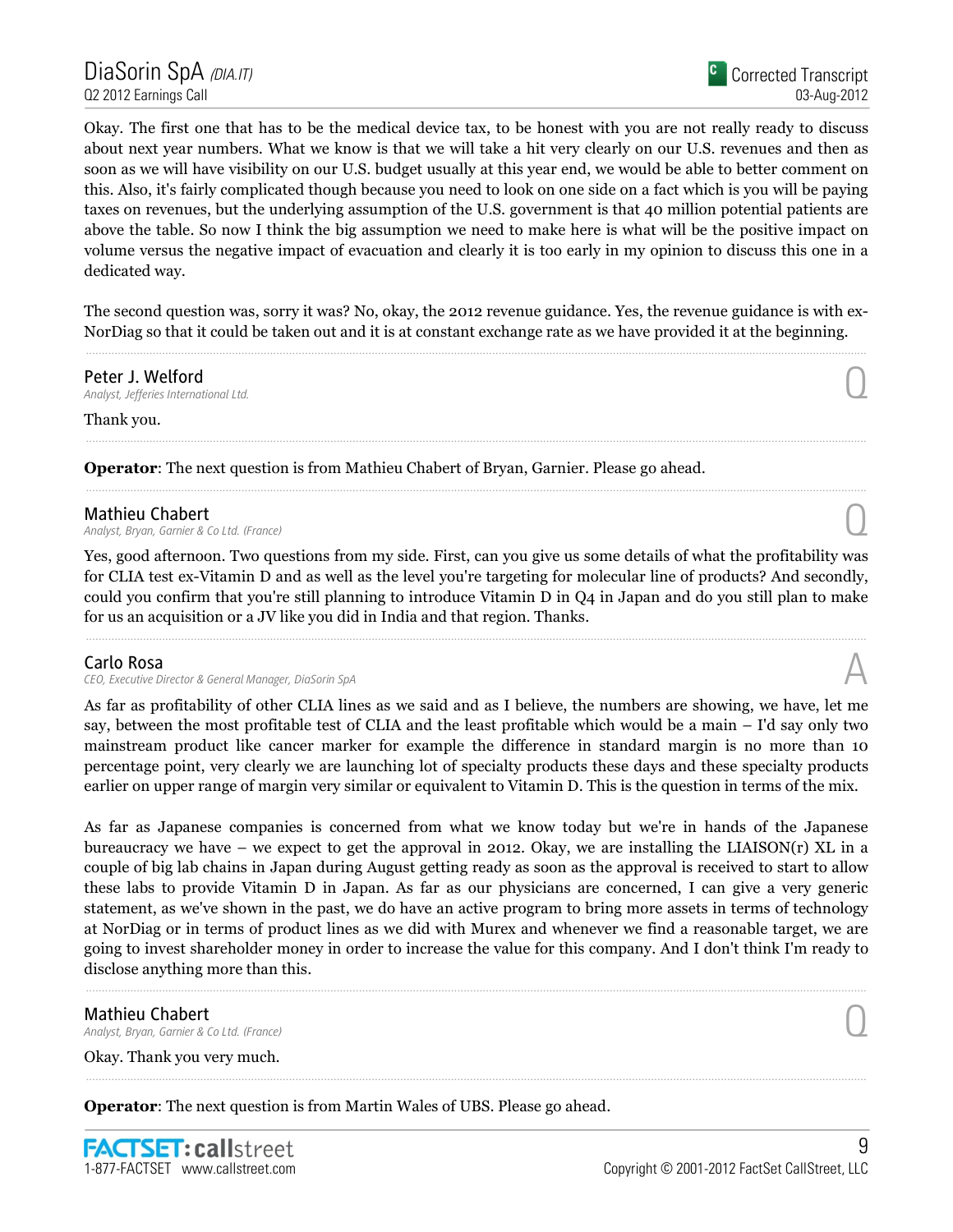# **Martin R. Wales**<br>Analyst, UBS Ltd. (Broker) **Martin R. Wales**  $\bigcirc$  **Q** analyst, UBS Ltd. (Broker)

#### Hello.

#### Carlo Rosa

CEO, Executive Director & General Manager, DiaSorin SpA

Yes.

# **Martin R. Wales**<br>Analyst, UBS Ltd. (Broker) **Martin R. Wales**  $\bigcirc$  **Q**  $\bigcirc$  **Q**  $\bigcirc$  **Q**  $\bigcirc$  **Q**  $\bigcirc$  **Q**  $\bigcirc$  *Analyst, UBS Ltd. (Broker)*  $\bigcirc$

Hi. Just a question on the U.S., obviously you have a whole bunch of product launches planned in Q4, do you think you will be able to reverse the revenue decline in the U.S. in 2013, given the opposite Vitamin D pricing hopefully is going to get much worse in 2013 while we are in 2012?

### Carlo Rosa

CEO, Executive Director & General Manager, DiaSorin SpA

You are referring to the program we have discussed where we want to bring – we would like to bring the total number of US products from the total of – I think we had  $25 - 25$ ish products approved to around 50 and will be initiated a registration crash program on LIAISON(r)(r) XL where we expect that the first product will hit the market in the Q4 and then the rollout in Q1. So the intention of these products clearly is to leverage on the existing installed base of LIAISON(r) XL and LIAISON(r) installed in the U.S. anchoring the Vitamin D business. So from a frank perspective, Martin, unfortunately that the figures didn't open and the price has been already negotiated. I think that what this can do is it can allow us to go more on the territory and get customers at the hospital level because they are doing send-out and convince them to take LIAISON $(r)(r)$  XL box which is our product. This is the only thing I can foresee going forward in the US.

# **Martin R. Wales**  $\bigcirc$  **Q** analyst, UBS Ltd. (Broker)

**Martin R. Wales**<br>Analyst, UBS Ltd. (Broker)

Okay. Can you anything more about what's driving the growth in Asia Pacific given that, clearly it isn't distributor or something ex-Elliott?

### Carlo Rosa

CEO, Executive Director & General Manager, DiaSorin SpA

It's all to do with LIAISON(r)(r), the LIAISON(r) growth with the – our other clients mainly patients in infectious disease and routine testing for oncology and endocrinology in China. That is the main driver. We positioned the company in Asia Pacific as a supplier of infectious disease products and this is – as you know, we have a very successful – we ran a very successful program in Europe first with market shares of 25%, 30%. We are replicating the same model in Asia Pacific and very successfully because thanks to the Murex acquisition. we had established a critical mass with distributors and the right presence in Asia Pacific and now it is allowing us to accelerate the placement of LIAISON(r) in the region. Keep in mind that just China – in China alone, we have now an excess of 350 systems. We're probably going to hit over 415 installed by year end and we are planning to – we're going through registration of the XL and we're launching the XL in China by year end, probably it's going to be the first week of December, there is an event with all the Chinese customers to launch the XL. Again is – I think we are replicating in China the success of our traditional lines that have been in Europe when we launched the LIAISON(r) in early 2000.

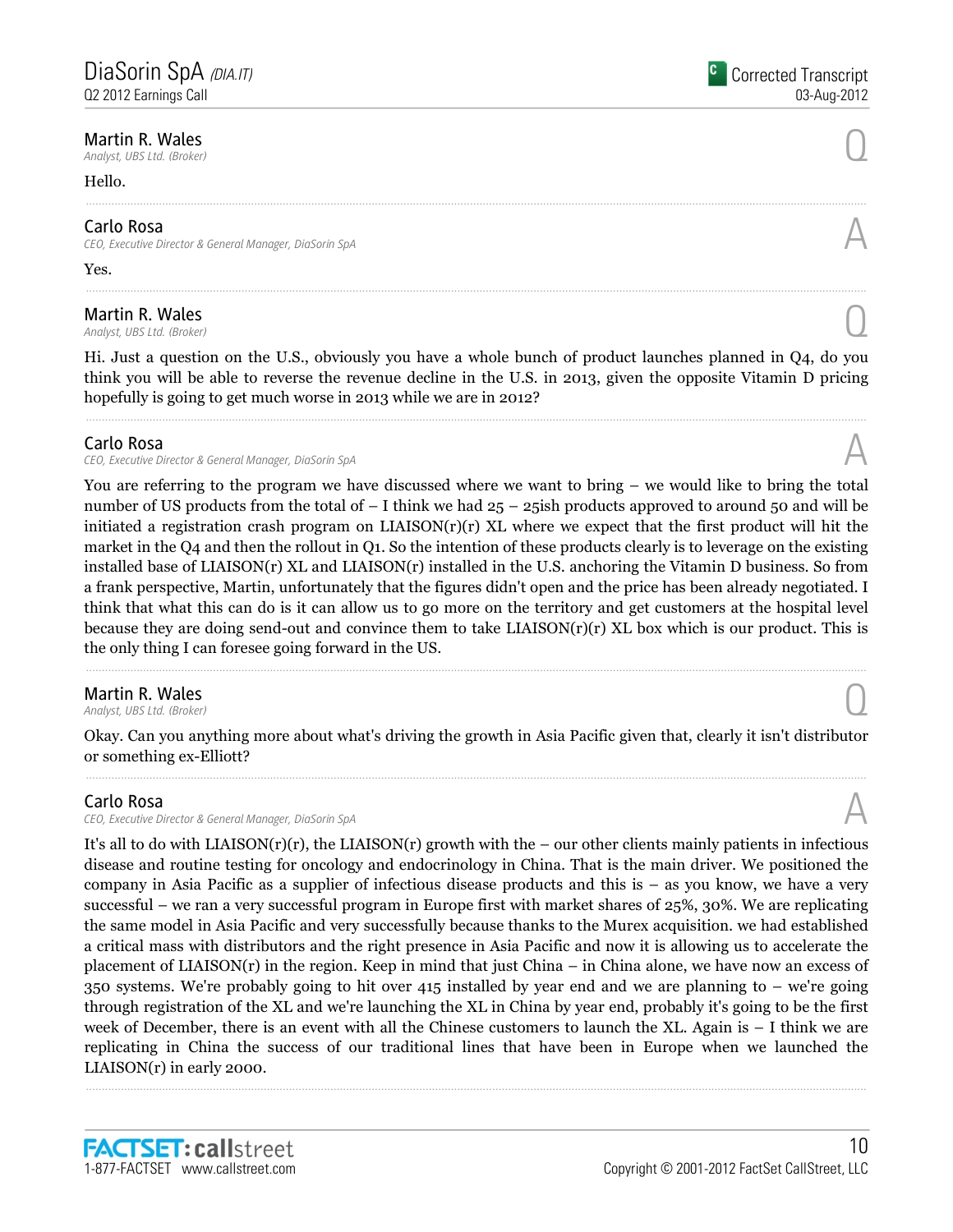# **Martin R. Wales**<br>Analyst, UBS Ltd. (Broker) **Martin R. Wales**  $\bigcirc$  **Q** analyst, UBS Ltd. (Broker)

Okay. And just finally very quickly on NorDiag, now you've actually owned it and you have manufacturing, how much time it's going to take to drive the revenues from your existing business to the level that you indicated bringing to the deal, how do we do?

### Carlo Rosa

CEO, Executive Director & General Manager, DiaSorin SpA

So, you are breaking up, how much time we take to?

# Martin R. Wales **Martin R. Wales**  $\bigcirc$  **Q** analyst, UBS Ltd. (Broker)

Take the revenues up from NorDiag, such that the business is profitable as you plan to do when you acquire the business, have there been any surprises good or bad there?

......................................................................................................................................................................................................................................................

### Carlo Rosa

CEO, Executive Director & General Manager, DiaSorin SpA

I think as you will see a positive impact starting from 2013. Remember that as far as NorDiag is concerned, we have a tactical opportunity and a strategic one. The strategic opportunity clearly is to position the extraction along with our LAMP products. So we will able to offer full package to customers driven by the LAMP content. However, there is a practical opportunity, which has to do with the extraction business, let's say, which is the one that was pursued by NorDiag. They had  $\mathfrak{C}_3$  million,  $\mathfrak{C}_4$  million of business. We have streamlined their distribution network. We have opened different channels. So we will never become the next key agent, that is not our intent but clearly this market which is estimated to be worldwide in the €500 million to €600 million range that would allow us tactically to get a few millions of additional revenues, but we will see it in 2013. From a margin perspective, as I said, I believe that the overall contribution to our EBITDA level will not be dilutive vis-à-vis our current problems.

# **Martin R. Wales**<br>Analyst, UBS Ltd. (Broker) **Martin R. Wales**  $\bigcirc$  **Q**  $\bigcirc$  **Q**  $\bigcirc$  **Q**  $\bigcirc$  **Q**  $\bigcirc$  **Q**  $\bigcirc$  *Analyst, UBS Ltd. (Broker)*  $\bigcirc$

Okay. Thanks very much.

Operator: The next question is a follow up from Andrew Olanow of Morgan Stanley. Sir, please go ahead.

### Andrew E. Olanow

Analyst, Morgan Stanley & Co. International Plc

Thanks for taking another couple of questions. Just wanted to follow up one on profitability and ask while I know you don't like to give segment disclosure, could you give us a sense of what the trend of the CLIA division's profitability looks like and that is to say is the underlying growth in CLIA ex-Vitamin D enough to sustain the margin hits on the Vitamin D side of it, firstly? And then secondly with Roche going into the U.S. market, Roche tends to have more of a presence in this order of mid-range lab market, so while Siemens may try to hit price hard on the big guys, you may see Roche aggressing the mid-range players where you have very high prices, how are you thinking about that strategically? Thanks.

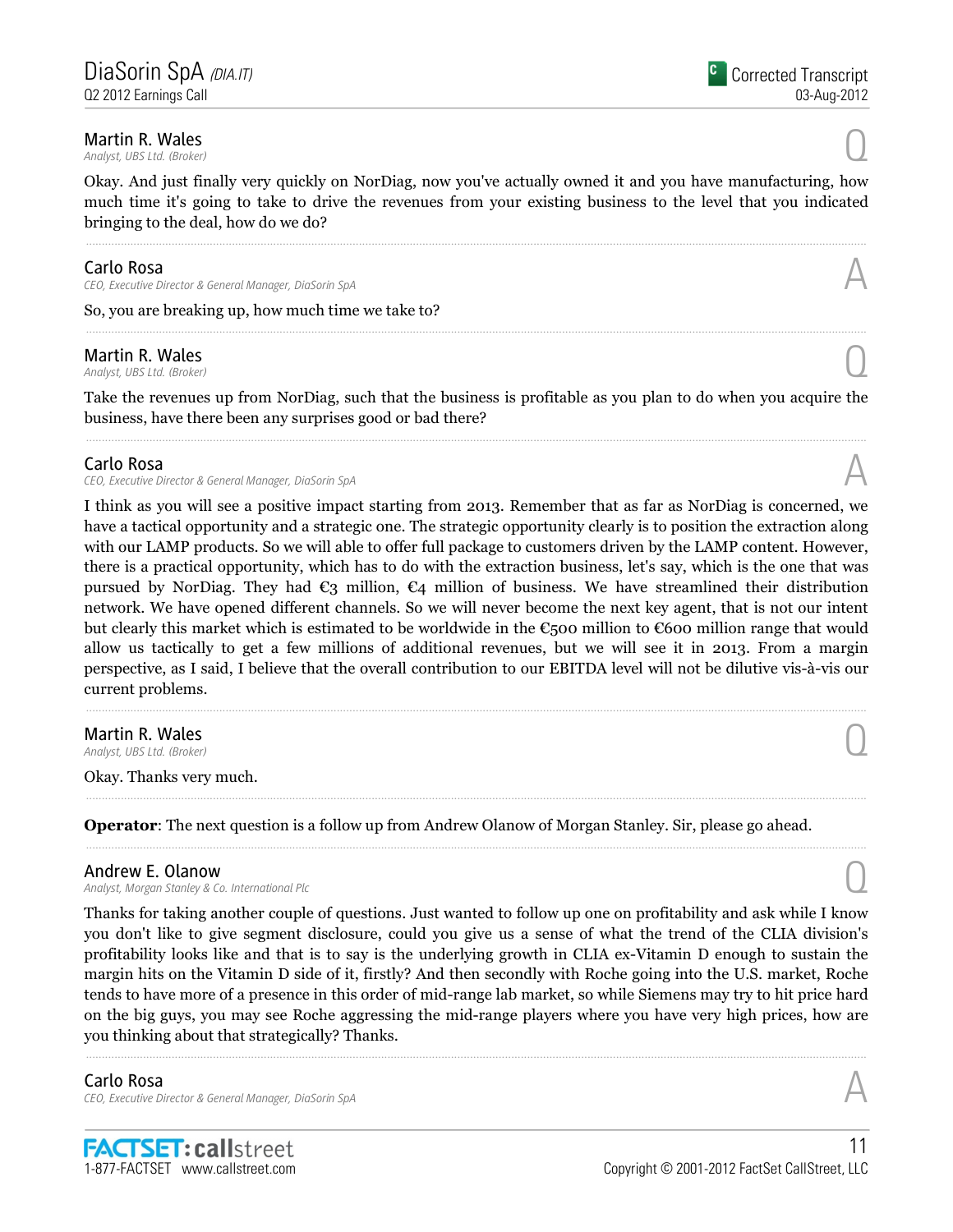Yes. Let me start from the Vitamin D question. I don't think that the problem has to do with the fact that we are heavily present in mid-size range labs. I think that Roche is a very powerful market organization, and they have a certain installed base of systems in the U.S. and they as it happened in other geographies, are a very heavy and steady send-out chaser. So what you could see is a volume impact because of the send-out. Keep in mind, however, that if you look at the Vitamin D market in the U.S., let me say that you estimate the Vitamin D market around \$40 million best give or take, one of the biggest, let me say, how can we say, the beneficiary of send-out today are the big labs, so Quest and LabCorp.

Now, as far as LabCorp is concerned, 75% of their Vitamin D testing comes directly from physicians and only 25% is lab-to-lab business. So it has been – this business is very difficult to intercept as a diagnostic company because it came directly from the physician, so there is no – not unless sending out where you can play assistant. As far as Quest is concerned, my understanding is that the business is different, so they have a lot of send-out coming from small and mid-size labs. So I expect that is the goal for a send-out practice, there is plenty of volume. And I believe my personal estimation is that Quest alone as far as volumes are concerned, probably is today testing around 25% of total Vitamin D testing in the U.S. Again, that's my – the number was never disclosed but typically this is what you would expect from Quest. So I expect to make a long story short, Roche, to be able to go after lot of send-out that is going in the big labs direction and then it would be, in my opinion, the first effect that we would see starting in from next year because it takes time for them to set up customers, set up labs, and so forth.

Now first question is profitability of CLIA. The profitability of our CLIA line is, as I said, on average is good; very clearly Vitamin D is one of the assays that fit on the upper range of our profitability into products and because of that we would see an erosion, but the erosion is that is fairly moderate as we have seen so far and it can be counterbalanced partly by the rest of the line.

**Andrew E. Olanow**<br>Analyst, Morgan Stanley & Co. International Plc Andrew E. Olanow<br>Analyst, Morgan Stanley & Co. International Plc  $\bigcirc$ 

Okay, thanks a lot.

Operator: The next question is from Luigi de Bellis of Equita SIM. Please go ahead.

# Luigi de Bellis **Luigi de Bellis**  $\bigodot$ <br>Analyst, Equita SIM SpA

Yes, thank you for taking my question. Just a follow-up on Vitamin D market, how much today you're feeling about Vitamin D market price in U.S. are higher than routine generic test for U.S. market? Thank you.

### Carlo Rosa

CEO, Executive Director & General Manager, DiaSorin SpA

Sorry, can you just repeat the question because the line is very noisy.

# Luigi de Bellis **Luigi de Bellis**  $\bigodot$ <br>Analyst, Equita SIM SpA

Sure. How much today the Vitamin D market prices in U.S. are higher than routine generic test?

### Carlo Rosa

CEO, Executive Director & General Manager, DiaSorin SpA

I honestly don't know the answer to be honest with you because depends on the definition of routine. If it is a clinical chemistry assay, is gazillion cents because it goes by cents per test If you talk about immunoassays and you

......................................................................................................................................................................................................................................................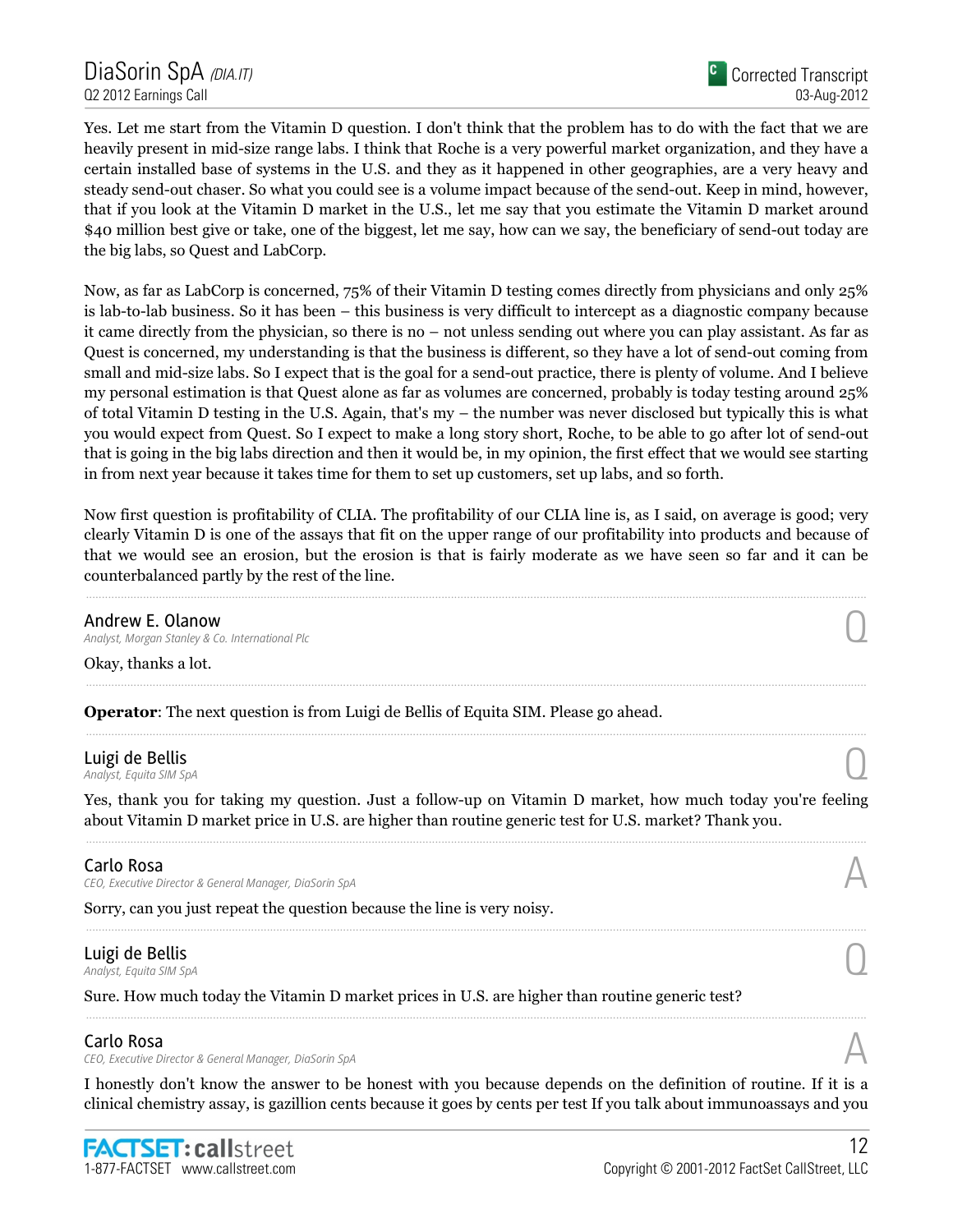DiaSorin SpA <sub>(DIA.IT)</sub> Q2 2012 Earnings Call

Corrected Transcript 03-Aug-2012

go quite daily high routine, testing like for example, a TSH product, it would be probably three times higher. If you're going – if you're now going to an infectious disease product line which is where the reimbursement is better, so the price is higher, it's probably 20%, 30% higher. If you go to certain endocrinologist specialties, it's 30% lower.

# Luigi de Bellis **Luigi de Bellis**  $\bigodot$ <br>Analyst, Equita SIM SpA

Perfect, thank you. It's sufficient, thank you.

Operator: [Operator Instructions] . The next question is from David Robinson of DSP. Please go ahead.

**David A. Robinson**<br>Analyst, Dalton Strategic Partnership LLP David A. Robinson<br>Analyst, Dalton Strategic Partnership LLP Quantum Company of the Strategic Partnership LLP

Yes, good afternoon. I just had a quick question regarding the high level of equipment and the revenue which you said it impacted the margin. Looking at the number of installations in the quarter, it was a bit higher, but I mean, not hugely, so I think it went from 150 to 163. So could you just explain why the impact was so much bigger than the first quarter or indeed the fourth quarter when you delivered about 13 more machines?

#### Carlo Rosa

CEO, Executive Director & General Manager, DiaSorin SpA A

Because there is a difference between – two effects, first one is that don't forget that we have – we provide all with the net number of a system which is a combination of system we install or sell and system that we take off the market, okay? And therefore, the number of systems that we sold can be higher proportionally...

David A. Robinson<br>Analyst, Dalton Strategic Partnership LLP David A. Robinson<br>Analyst, Dalton Strategic Partnership LLP Quantum Company of the Strategic Partnership LLP

Right.

### Carlo Rosa

CEO, Executive Director & General Manager, DiaSorin SpA

...of a number. Second thing is that, I've said in the quarter – in this quarter, the proportion of systems that were sold versus placed is higher than what we had seen in the previous quarter.

David A. Robinson<br>Analyst, Dalton Strategic Partnership LLP David A. Robinson<br>Analyst, Dalton Strategic Partnership LLP Quantum Company of the Strategic Partnership LLP

Okay. Thank you.

Operator: The next question is from Elisa Corghi of Intermonte. Please go ahead.

# **Elisa Corghi**<br>Analyst, Intermonte Sim SpA

**Elisa Corghi**<br>Analyst, Intermonte Sim SpA  $\bigodot$ 

Thanks, thanks for taking my questions. Well, first one really, can you comment about your joint venture in India, about your project in this country? Thanks.

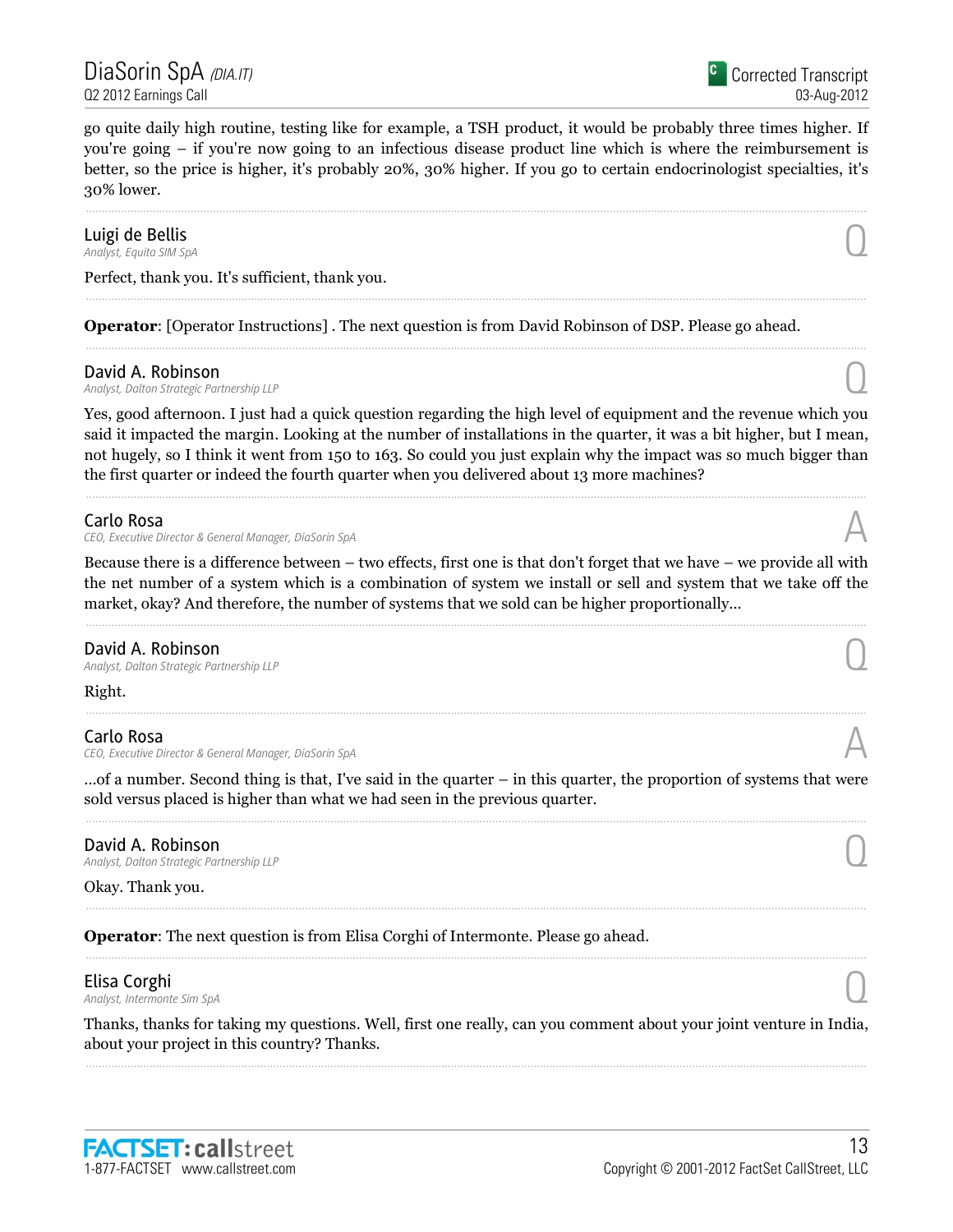### Carlo Rosa

CEO, Executive Director & General Manager, DiaSorin SpA

Yes. Thank you, Elisa. Yes, I said there are two geographies where DiaSorin is now present, one is Japan and the other one is India and starting from our – let me say a few quarters ago, we said strategically emerging. We wanted to continue our expansion in these geographies through joint ventures or acquisitions. For India, the opportunity was provided by setting up a commercial JV with this group; Trivitron is a local, is an Indian company that does commercialize products in the medical device area, as well as diagnostic. They have also joint ventures with several other European and American group. In this case, the business very simple, the asset that we provide are products, so LIAISON(r) XL and all the products we want to launch. The asset that they provide is a very sophisticated network of warehouses and facilities that are strategically placed throughout India.

As you have seen in the last few days, India is a difficult place to do business, difficult place to guarantee storage and transportation at four degrees and so in order to be successful, it is key that you find a partner that has warehouses four degrees located in all the country and this is what the partner is providing us with. JV is 51:49, can clearly control the traffic and we have an option long-term if we wanted to buy back the Indian partner and then continue as a fully-owned independent like that's what I mentioned.

Elisa Corghi<br>Analyst, Intermonte Sim SpA **Elisa Corghi**<br>Analyst, Intermonte Sim SpA  $\bigodot$ 

Thanks.

Operator: [Operator Instructions] Mr. Rosa, there are no more questions registered at this time.

# Carlo Rosa

CEO, Executive Director & General Manager, DiaSorin SpA

Okay, operator. Thanks a lot.

Operator: Ladies and gentlemen, thank you for joining. The conference is now over. You may disconnect the telephones.